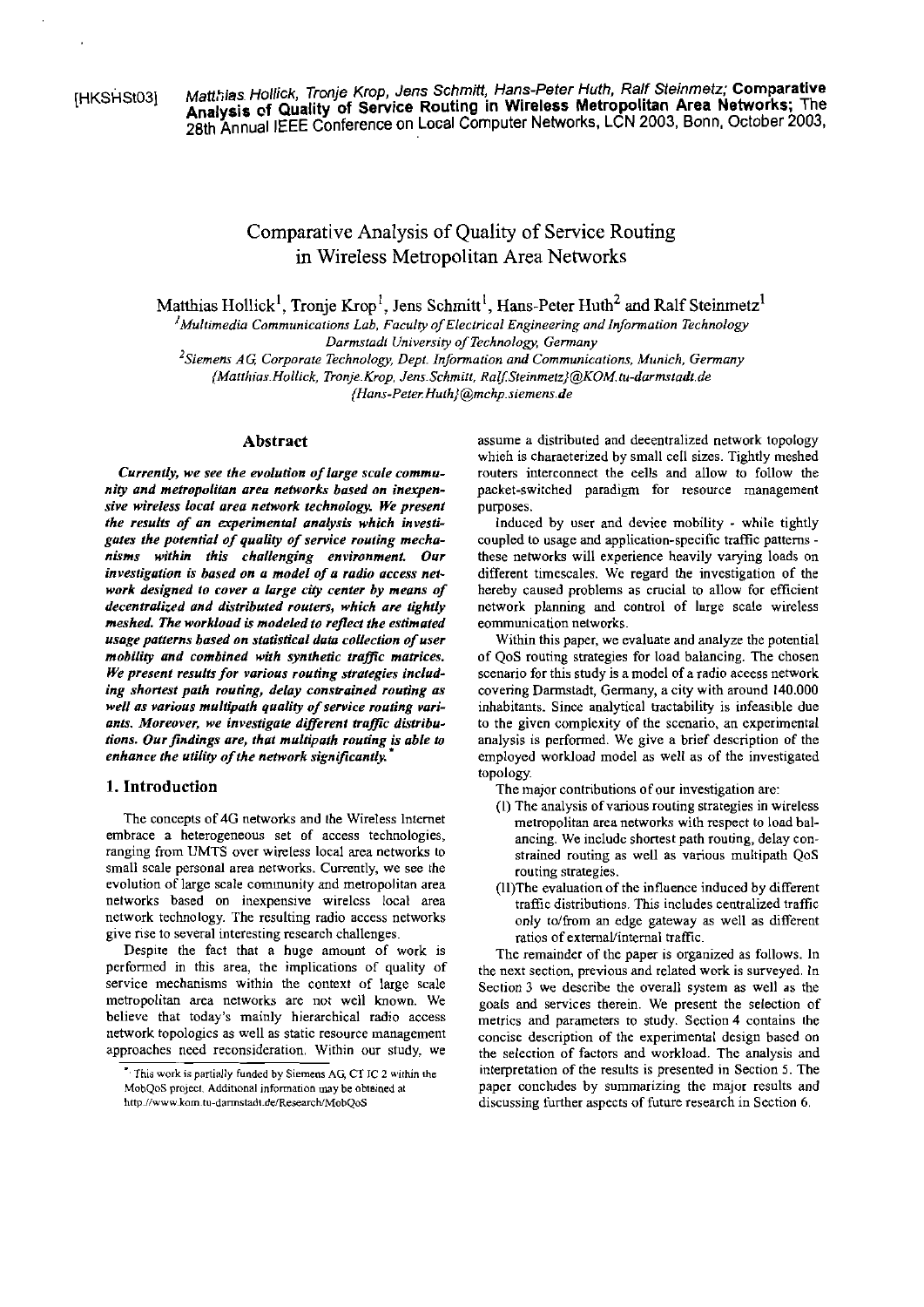# **2. Related work**

The area of QoS routing has recently attraeted a lot of research. Traditionally, QoS routing is applied to find constrained paths within the context of fine-grained resource reservation. Constraints mav be of additive. concave or multiplicative type [I]. The complexity of finding a feasible path through thc network depcnds on the number of constraints and their type as well as on the nature of the algorithm (centralized, decentralized, hierarchical). Constraints may be, for example, delay, capacity, jitter and loss-ratio. [I] showed that the problem of finding feasible paths with two independent types of constraints is NP-complete (note that delay and capacity are not independent and allow for algorithms and heuristics with lower complexity).

Current QoS routing strategies can be divided into source-routing, distributed-routing and hierarchical routing. A good overview to the field of constraint-based routing and QoS routing can be found in [Z] and [3]. For an excellent algorithmic ireatment of constraint-based routing algorithms see (41, where the authors simulated several algorithms in order to determine tbeir worst ease complexity. Last, [5] gives an algebra for QoS path computation and concisely describes hop-by-hop QoS routmg mechanisms including multipath algorithms as well.

The use of QoS routing mechanisms for load balancing has been discussed for multiple protocols. However, most of the work was donc for source routing algorithms like the Q-OSPF protocol [6]. Since Q-OSPF was dcsigned for QoS routing in thc sense of finding hard-QoS constrained paths, the "abuse" for resouree management / traffic engineenng inherits some restrictive assumptions. This includes the operation on flow-granularity and the nced for a surrounding framework for admission and reservation of resources. There are other algorithms such ae, for example, "shortest path first" algorithms optimized for computation of minimum congestion paths [7] which are limited by the source routing paradigm, too. In summary, source routing strategies arc well-suited within rcservation-based or connection-oriented svstems. However. they impose unnccessary and unwanted complexity in conncctionless systems which rely on hop-by-hop operation.

If we regard conneetion-oriented networks, it is quite natural to use multiple paths (one per flow) between source-destination pairs and thus follow a multipath paradigm. In our context, namely connectionless networks, the elass of multipath routing algorithms is ofen overlookcd, however. The use of multiple paths at the same time allows for dispersion of the traffic on different granularity and thus altcmate paths can help improving network perfonnance signifieantly Work in the area of traffic dispersion on packet or sub-packet level range from early work [8] to more recent approaches. Examples for multipath routing algorithms include [9], [10], [11] and [12]. Hereby the first three are based on a link state protocol and thus operate on global imprecise network state. The last algorithm is a distance vector based algorithm operating on information provided from neighboring nodes.

The OSPF variants ECMP (equal-cost multipath) [9] and OMP (optimized multipath) [I01 are heuristics which are targeted to better distribute load over multiple paths. OSPF-ECMP. for examplc, distributes the load over multiple equal-cost paths using simple round robin mechanisms and thus limits the possible load-balancing to this restricted set of paths. The equal distribution among these paths may result in suboptimal performance, too. OSPF-OMP optimizes this distribution using heuristics to predict which path to use. The necessary load information of the network is hereby distributed using OSPF opaque link state advertisements.

In contrast to the more intuitive heuristics given in [9] and [10] the recent work from Vutukury and Garcia-Luna-Aceves approaches the problem from a more theoretical perspective. Based on optimal routing [I31 they formulate the properties a distributed multipath routing protocol must follow. The application for traffic engineering is described, too [14].

For multipath algorithms it is crucial to efficiently deal with routing loops, because the number of feasible paths largely depends on the strategy chosen to handle loops [5]. However, it is not necessary for the paths to be disjoint if the algonthm is earefully designed. The promising analysis of the performance properties of multipath algorithms in [5] and the robustness of sueh algorithms are of high interest.

What currently misses for all of the above mentioned QoS routing protocols are investigations of their performance within out target scenario: wireless metropolitan area networks. Most of the protocols have been dcsigned and evaluated for usc in backbone topologies. Howevcr, in our seenario we cxpect heavily varying loads on different timescales induced bv User and devicc mobility. The network stmcture is likely to be more regular than in backbone networks while the degree of interconnection will be higher.

We are not aware of comparative investigations of QoS routing algorithms within metropolitan radio aecess networks. This is not surprising, because so **far** these have not been routing networks. There exists, on the other hand, some recent work which investigates large scale wireless LAN topologics. In panicular, the work of Tang and Baker [15] is able to provide decp msights of user behavior for a metropolitan area wireless network. The work of Kotz and Essicn [16] claims to be the largest and most eomprehensive real world trace of a production wireless LAN. The results, howcver, do account for a spccial campus stylc network and mainly focus on traffic analysis - the mobility aspcct is restricted by the campus setup and thus cannot be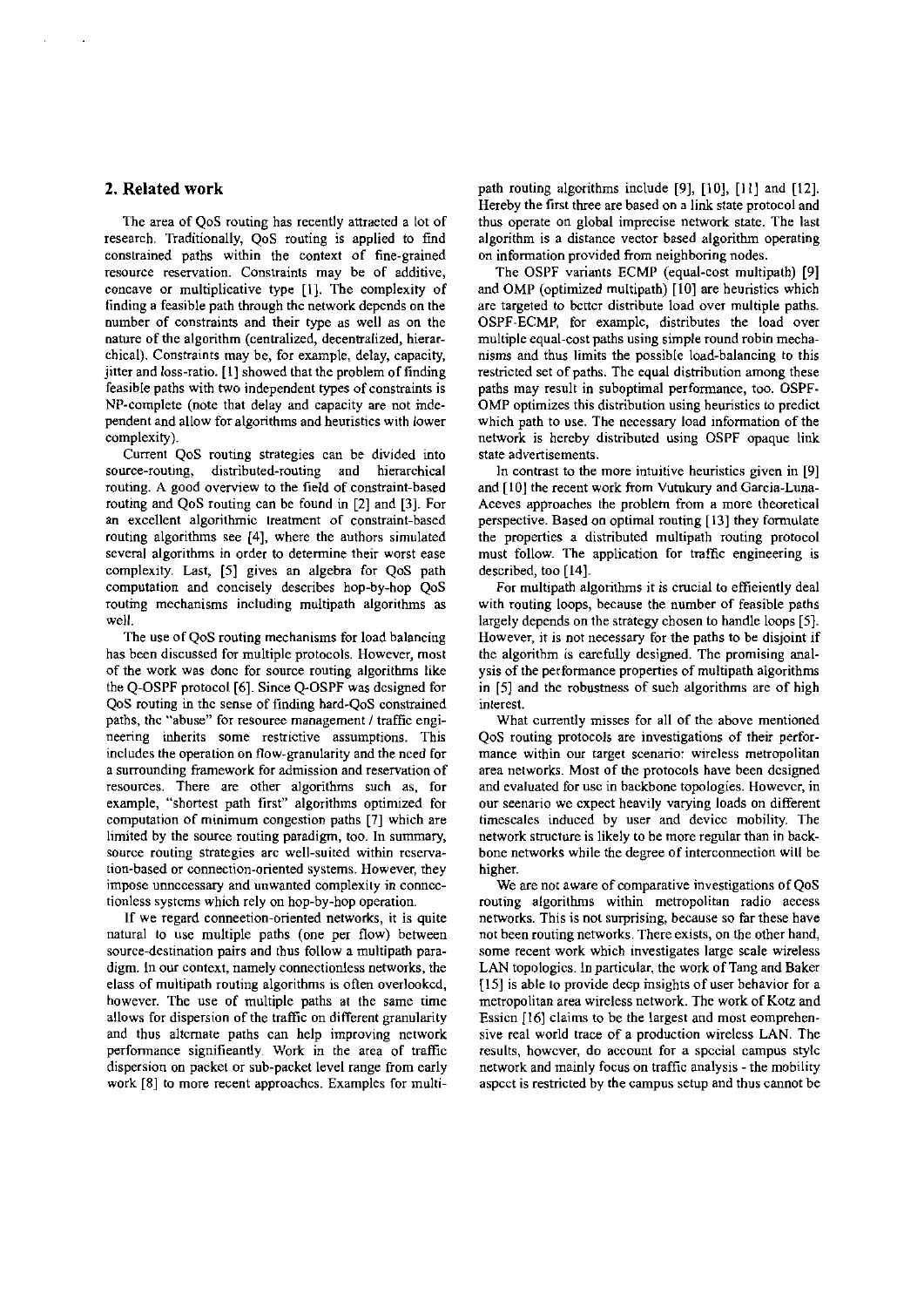transferred to public networks. While thesc works addrcss the area of wireless metropolitan area networks, they are only able to survey the current usage pattcms within these networks. The investigation of underlying network characteristics or specialized routing strategies are beyond the scope of these works.

Our work addresses the combination of the above outlined research areas: the eomparative analysis of QoS routing strategies for use in wireless metropolitan area networks.

### **3. Scenario**

Why do we want to analyze the performance of QoS routing algorithms within wireless metropolitan area networks? Wc hclieve that the challenges of mobility should be addressed using novel paradigms in network control and design. We expect access network infrastruetures to become more and more heterogeneous, for example by incorporating wireless local area network technology into traditional cellular network infrastructures. With the inereasingly important role of Intemet technology, there are also new opportunities for optimization of traditional meehanisms. We are particularly interested in the investigation of resource management and load balancing issues within future metropolitan radio aeeess networks.

The system boundaries for our analysis are defined by the MobQoS scenario [17]. The topology we investigate is a tightly meshed metropolitan radio aeeess network infrastructure which is instantiated for the case of the eity of Darmstadt. Hereby, we follow a three-tier architecture depicted in Fig. I. The architecture is derived from existing concepts of the IETF, bere especially Mobile 1Pv4 [18] and IPv6 [19] respectively, QoS architectures [20] as well as traffic engineering work [21], and the concepts of telecommunication, here especially UMTS technology [22]. A crucial point is the distributed and decentralized nature of the proposcd topology eompared with traditional hierarchical topologies in telecommunication networks Iike GSM.



**Figure 1: Schematic overview of network topology** 

The mobile nodes or terminals (MN) of the customers are associated to wireless base stations, the so-called radio access points (RAP) representing the last hop of the provision network. The function of the first tier thus can be described as radio access.

The second tier, the core radio access network (RAN) comprises so called radio aecess server (RAS), which are used to attach multiple RAPS. Within the radio range eovered by all RAPS attached at one RAS mobility is supported by appropriate link layer meehanisms, like, for example, handover. Eacb RAS has built-in 1P-Router functionality. The RAS are meshed with neighboring systems and thus allow the start of resource management at this level. The core of the second tier is huilt by radio aceess routers (RAR). Between selected RAS and RAR are uplinks, the RAR **are** fully meshed.

The transition to the third tier of the architecture, the core provider network respectively the Intemet, is performed hy a single or multiple edge gateways (EGW). At this point the technology rnay be mapped to the according mechanisms and strategies of the core provider network or the Intemet and viee versa.

We model the presence of a large number of radio access points deployed in deeentralized fashion. However, current approacbes towards traffie engineering mainly rely on centralized components and build upon explicit mechanisms for signaling and resource admission. Within our investigation we decided to preserve the connectionless nature of the lntemet by employing deeentralized hop-byhop QoS routing strategies. The approach should be ablc to work without explicit signaling and without a need to operate on the flow level. Goals and services inelude a resource management to ensure resouree-effieient network operation in a decentralized fashion while supporting mobile users.

The radio aceess network for Darmstadt resulting from the assumptions introduced above consists of a large number of miero cells and 83 macro cells (see [17] for a map of Darmstadt and the eorresponding macro cells). Each of these macro cells is maintained by a RAS. Since a core idea behind MobQoS is a decentralized RAS stmcture which allows for Resouree Management starting at the RAS level, the RAS are modeled as routers which are intereonnected to provide for altemate links. We have chosen a tightly mcshed infrastmcture as a starting point. See Fig. 2 for thc resulting topology.

#### **4. Experiment**

Sincc analytical tractability is out of scope for the givcn complexity of the problem, we use the methodology of experimental analysis for our investigation [23]. This seetion eomprises the concise description of the experimental design based on the selection of factors and workload.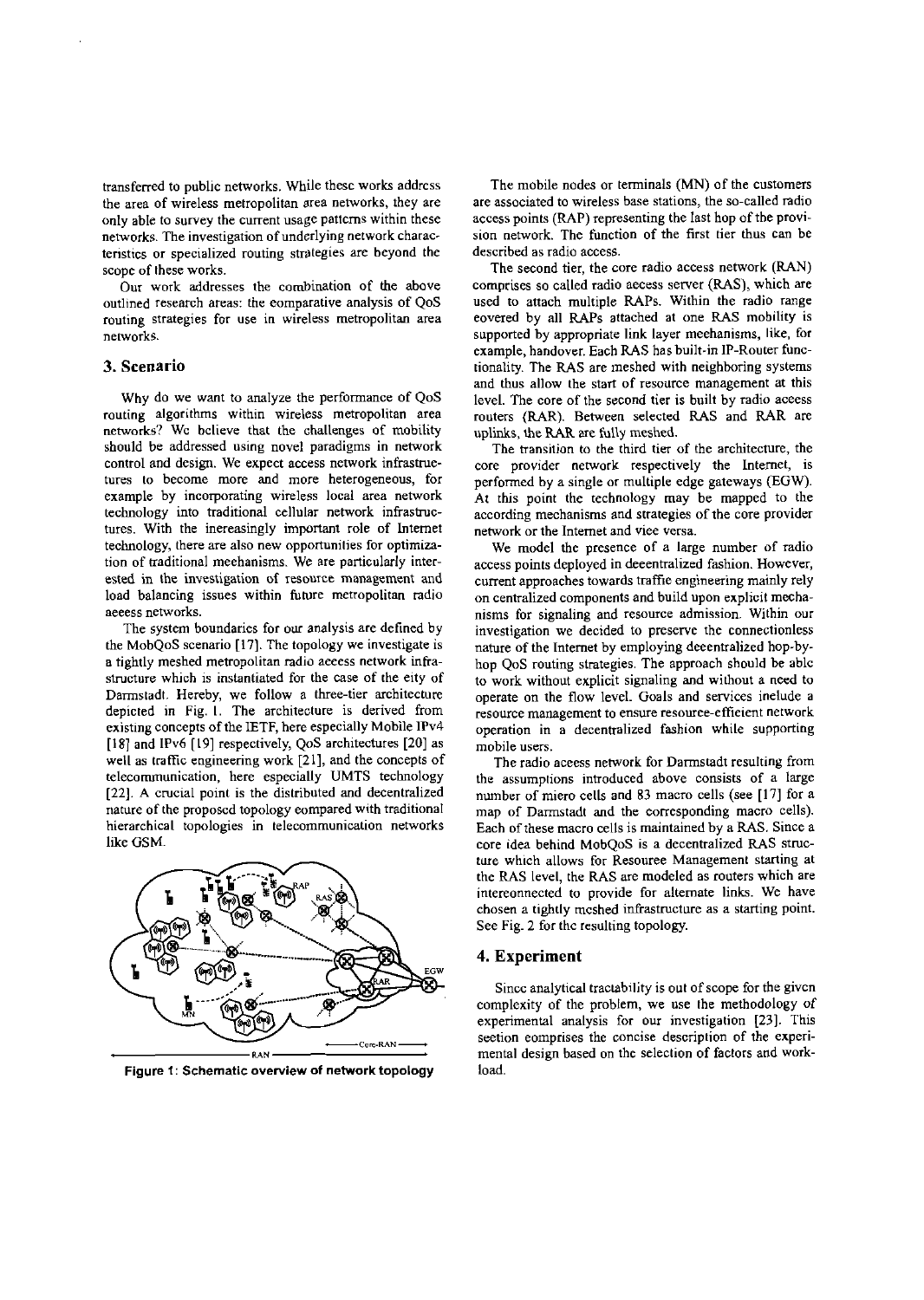

Figure 2: Topology of radio access network

The experiment was implemented using ns-2 [24]. We incorporated major ehanges to the ns-2 simulation framework. This includes the implementation of a flexible multipath QoS algorithm which can be parameterized to reflect different variants of routing strategies. Moreover, we needed to implement methods to transfer the results of our traffic model into the simulation environment.

#### 4.1. Factors

The parameter of utmost importance is the routing strategy. Other parameters include the influenee of user mobility and the influence of the traffic distribution. The routing strategies investigated inelude combinations out of the sets {static, dynamic}, [singlepath, multipath} and (distanee, delay}. In partieular we include the following routing algorithms in our investigation:

- Statie shortest-distance singlepath algorithm: *dsr.*
- Statie minimum-delay singlepath algorithm: *dly*.
- Statie equal-shortest-distance multipath algorithm: *smp.*
- Dynamie minimum-delay multipath algorithm, multipath scheduling is done using round robin on packet level: *dmp*.
- Dynamic minimum-delay multipath algorithm, multipath scheduling is done using weighted round robin on packet level: *wmp.*

Due to oscillating behavior of the original *dmp* and *wmp* algorithms we also included the damped versions *dinpl* and *wmpl* (averaging of the last two delay measures) and the predicting versions *dmp2* and *wmp2*  (based on the trend of the delay measures) in our investigation.

We also investigate the influence of different trafie distributions. The starting point is derived from eurrent radio access network structures, whieh are strictly hierarchical. This corresponds to only external traffic for the end-systems tolfrom a single edge gateway. Moreover, we use different ratios of external to internal traffie (e/i-ratio) within our investigation. This reflects the amount of loeal traffie whieh may arise for future serviees. We use the four traffie elasses {eonversational, streaming, transaelional, baekground} introduced in [22] since they should reflect a good guess of the intended usage of the network in question. The e/i-ratio is set for eaeh class independently. See Table 1 for the predictor variables and their eorresponding levels. The eapaeity of the links is shown in Fig. 2, the buffer of the routers equals the equivalent of **5** ms at full speed.

## 4.2. Workload

We use a workload model whieh is a hybrid between purely synthetic and statistieal models for our investigation. The analytieal foundations of the model are described in [25]. An instantiation based on extensive eolleetion of statistieal data for the scenario of Darmstadt ean be found in [26]. In short, the model eombines a statistical mobility patt with a synthetie traffie part to allow for flexible but realistic workload generation. The resulting workload for

Table 1: Predictor variables, levels and description

| Variable<br>/Factors | <b>Description</b>                                    |          |            |                                      |  |  |  |  |  |  |  |
|----------------------|-------------------------------------------------------|----------|------------|--------------------------------------|--|--|--|--|--|--|--|
| Routing Algorithm    |                                                       |          |            |                                      |  |  |  |  |  |  |  |
|                      | Dynamic                                               | Metric   | Type       | Multipath<br>Scheduling <sup>1</sup> |  |  |  |  |  |  |  |
| dst                  | No                                                    | Distance | Singlepath |                                      |  |  |  |  |  |  |  |
| dly                  | No                                                    | Delay    | Singlepath |                                      |  |  |  |  |  |  |  |
| smp                  | No                                                    | Distance | Multipath  | <b>RR</b>                            |  |  |  |  |  |  |  |
| dmp                  | Yes                                                   | Delay    | Multipath  | RR                                   |  |  |  |  |  |  |  |
| wmp                  | Yes                                                   | Delay    | Multipath  | WRR                                  |  |  |  |  |  |  |  |
|                      | Traffic Distribution <sup>2</sup> (external/internal) |          |            |                                      |  |  |  |  |  |  |  |
| Class <sup>3</sup>   | Conv.                                                 | Stream.  | Interact.  | Back.                                |  |  |  |  |  |  |  |
| Dist. (0)            | 100/0                                                 | 100/0    | 100/0      | 100/0                                |  |  |  |  |  |  |  |
| Dist. (1)            | 75/25                                                 | 90/10    | 80/20      | 85/15                                |  |  |  |  |  |  |  |
| Dist. (2)            | 50/50                                                 | 80/20    | 60/40      | 70/30                                |  |  |  |  |  |  |  |
| Dist. (3)            | 25/75                                                 | 70/30    | 40/60      | 55/45                                |  |  |  |  |  |  |  |
| Dist. $(4)$          | 0/100                                                 | 60/40    | 20/80      | 40/60                                |  |  |  |  |  |  |  |

' RK round robin. **WRR:** weighted **round robin** 

**The nafic** diswibution ir given **ur** ertemaliinlemal **nafic** ratio *(Pii-rario).* **For** example 80120 means: 80% of total **traffic** to1 from the edge gateway, 20% of total traffic internal.

<sup>3</sup> Conv.: conversational, Stream: streaming, Interact. interaclive, *Bock.:* bsckground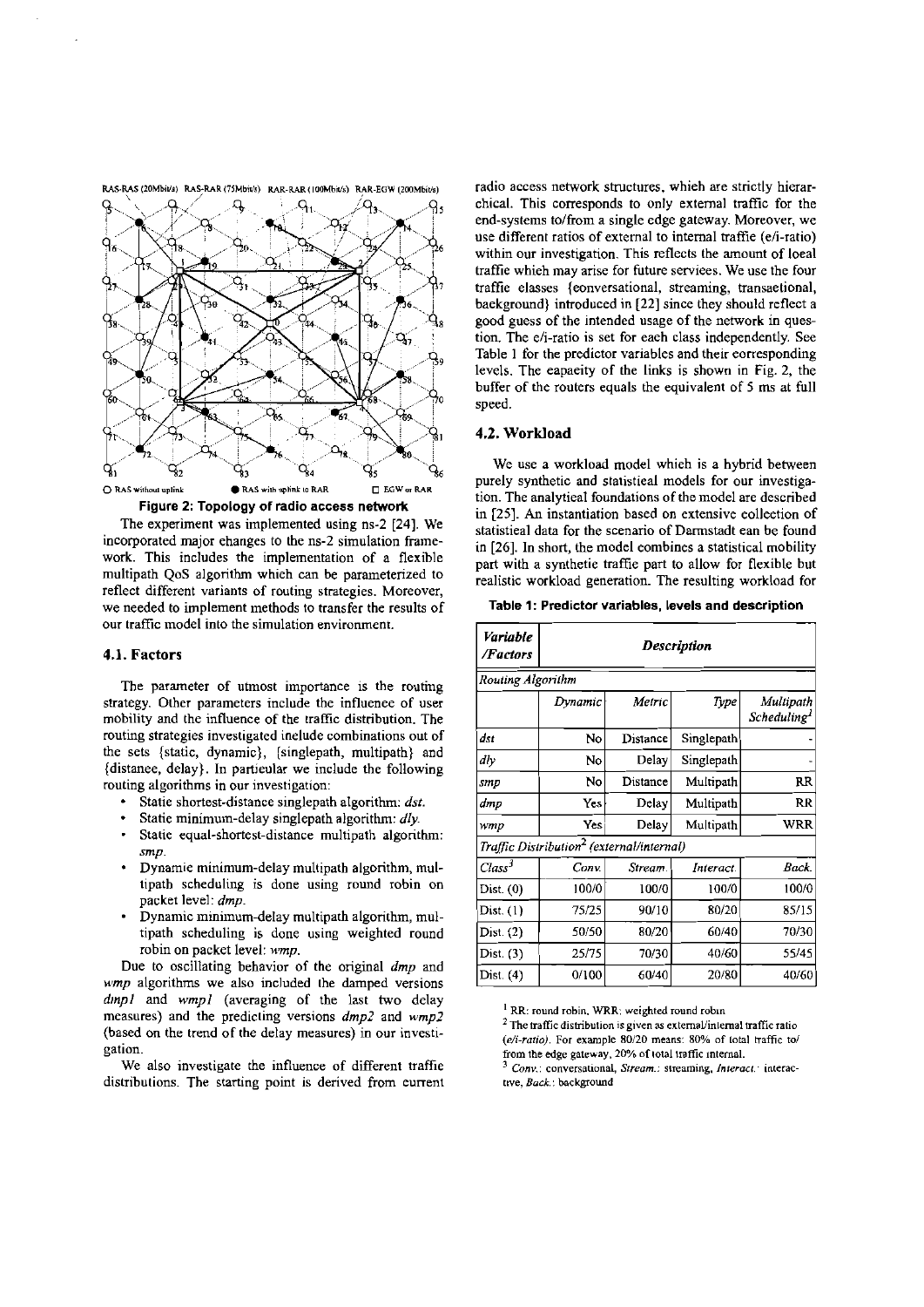the ns-2 simulation can be summarized as follows. We see low user activity in the early morning. Starting from 4:00h in the morning, the number of active users increases as people get ready to work and on their way to work (including pupils and students as well). From 8:OOh on most people are up and active. It is important to keep in mind that the geographical distribution of user density changes signiticantly over day. due to the different activities pursued by the different species of users. This shiR in density can be seen especially from residential areas to workplaees. Special places like the university attract large numbers of User during daytime. The decrease in the evening is not as abrupt **as** the increasc seen in the morning. Nevertheless, the focus is changed from work to residential areas. Fig. 3 illustrates the summarized number of active users over a day for all User groups.

The overall traffic estimate over the day is given in Fig. 4. Because users in different classes produce different load, the peak traffic value does not correspond directly to the peak value of User aetivity. As we noticed earlier, our traffic distribution is dependent on the geographical location which cannot be seen in Fig. 4.

The summarized traffie density for the modeled day is given in Fig. 5. The snapshots presented cannot show the time fluctuation of traffie. To do so, an animation of the traffic density over the day ean be found at [17].



Figure 5: Traffic density over 24h

#### **4.3. Experimental design**

We have chosen to implement a full factorial experiment, since we regard only two predictor variables with five levels each [23]. The routing algorithm and the traffic distribution act as predietor variables. There are several factors which **are** kept eonstant for all experiments.

The scaling of the experiment to a different timescale is inevitable due to the size and complexity of the modeled scenario. We choose the simulation time to be 960 seconds to match the real time of 24 hours. Thus one second in simulation equals 90 seconds in real time. The amount of traffic is given by our workload model and used to parameterize the traffic agents at regular intervals. The updates of the workload were perfonned evety 2 minutes (real time). The routing updates were performed every 6 minutes (real time). The mobility of users is inherently included within the mobility model and thus reflected in the workload model.

The runtime of each series of experiments is approximately one week while memory usage approaches nearly 800MB of **RAM** (we used four simulation maehines eaeh equipped with Pentium4 2,2GHz, 1GB of RAM in parallel).

## **5. Results**

The main goal of our analysis was the investigation of the feasibility of QoS routing mechanisms 10 support load balaneing within future wireless metropolitan area network topologies. Efficient load balancing translates into maximizing the overall utility of the network, which cannot easily be measured. We investigate various response variables, which are tightly related to the overall utility of the network. Moreover, we analyze the results on different aggregation levels of the obtained data, which are link level, flow level and *packet level*.

Besides measuring the exact numbers, we give various visualizations to allow for bettet interpretation of the results. For most parts, we provide results which cover the complete 24 hour simulation period. If necessaty, we give the rcsults for the busy hour. Since we obtained a large set of results, we will only give the most important ones within this document due to space limitations. We use the notation **algori thm-0. distribution-varianta** in the figures. therefore the suffix **wmp-0.3-2a** denotes the *wmp* algorithm variant 2, traffie distribution *dist.* (3).

The results are struetured as follows. Results on link level are given in Section 5.1. This includes figures to illustrate **load** and **lass** for RAS-RAS, RAS-RAR and RAR-Backbone level for selected algorithms and traffic distributions as well as a summaty of **load** and **lass** on link level for selected algorithms. The results obtained on **jlow level** are given in Section 5.2. This includes results for **parh lengrh** as well as **delay per hop** on flow level. The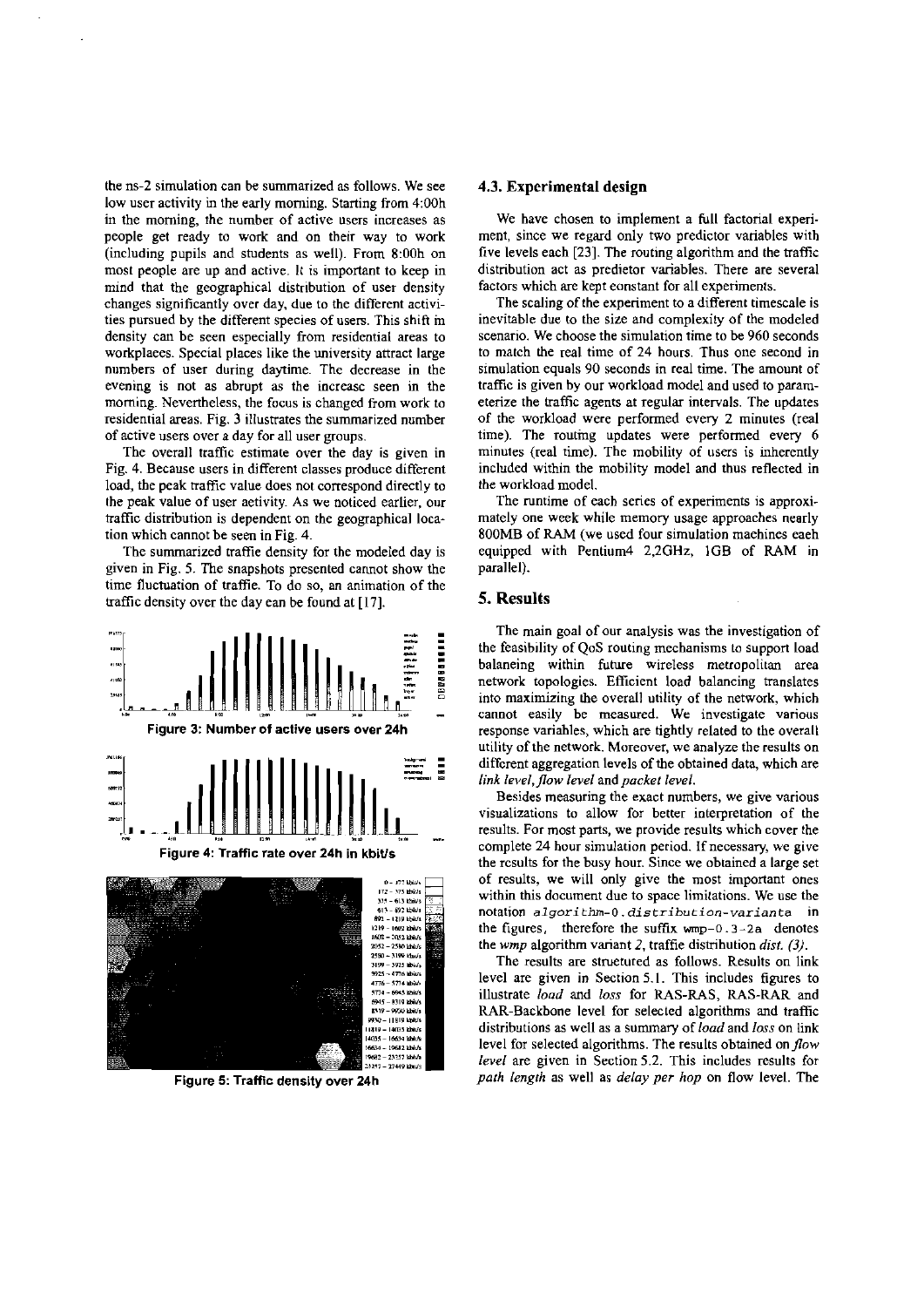

Figure 7: Average loss, 24h, all traffic distributions, (a) dst, (b) smp and (c) dmp1

results for delay of individual paekets (packet level) arc presented in Seetion 5.3. Finally, we give a summary of all application and routing related response variables in Seetion 5.5.4.

## 5.1. Results on link level

The results on link level include the mean load and loss for the various levels of the network topology. This accounts for multiple aspects of the algorithms studied:

- · Does the algorithm use the intereonnections on RAS-RAS level efficiently.
- Which levels of the infrastructure are dimensioned appropriately.
- Is the performance of the algorithm acceptable under normal conditions (investigated over 24 hours) and under heavy load (investigated over the busy hour).

We give some diagrams which allow for comparison of the different algorithms for an e/i-ratio of 100/0 for all traffic classes as well as for selected other distributions. Moreover, we provide some selected visualizations of individual algorithms for all traffic distributions investigated.

5.1.1. Load on link level. The load on link level clearly favors the shortest path algorithms including the shortest multipath as well (see Fig. 8 and Fig. 9). The more advanced algorithms try to use unused links at the expense of longer routes. This increases the overall load pcr level. The absolute load cannot be used as indicator for the quality of the load balancing, though. It allows, however, to see at which levels the algorithms act differently. In our example the increased use of server links is visible for the dmp and wmp variants. The results also exhibit the possible gain within the modeled network if we assume alternate paths in combination with multipath routing to distribute the load.

The differenees between the algorithms remain visible if we introduce loeal traffic. However, the individual algorithms show different tendencies under these conditions. While the dst algorithm improves due to the shift of load from the uplinks, the dly algorithm suffers under the same conditions. The smp algorithm performs well under all traffic distributions outperforming all single path algorithms. Fig. 6 illustrates this for (a)  $dst$ , (b) smp and (e) dmp1 for all investigated traffic distributions.

5.1.2. Loss on link level. The loss on link level is an indicator for congested links and areas within the network. Moreover, the hierarchy level at which loss oecurs is closely related to the fundamental prineiples of the underlying algorithms. Our results for the best algorithm smp show minor losses on the downlinks (RAS-RAR) and on the gateway links (RAR-EGW). These losses occur because the links are not capable of carrying all traffic to/ from the EGW to the source or destination even using multiple paths. The single path algorithms are clearly limited by the capacity of the links (Fig. 10). The results for dmp and wmp cannot easily be analyzed without additional data, though wmp suffers from heavy oscillations. It seems that the load balancing achieved comes at the expense of overloading individual levels unnecessarily.

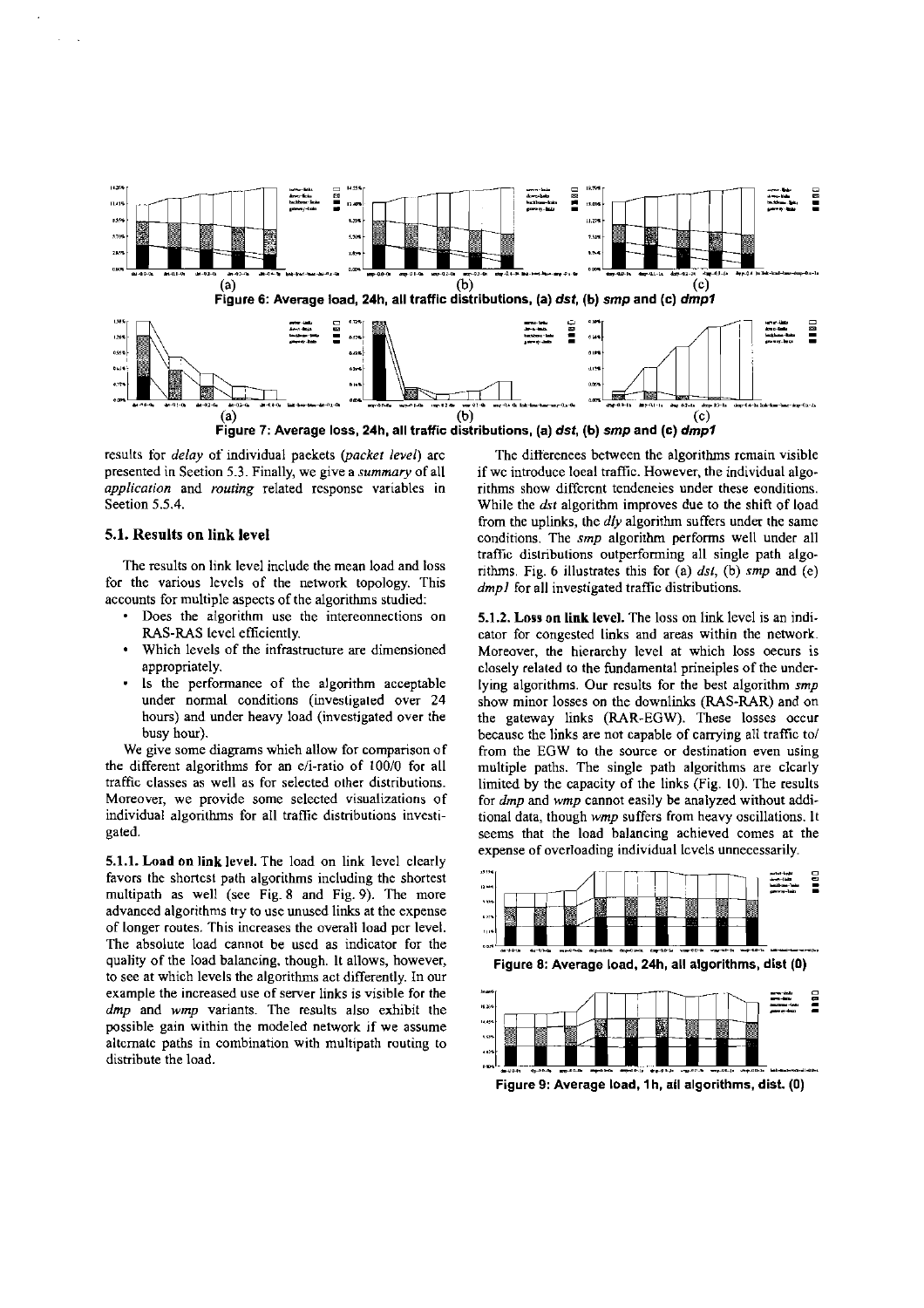

Figure 13: Load / loss visualization, 1h, (a) dst RAR-EGW, (b) smp RAR-EGW, dist. (0)

The loss behavior of the algorithms changes signifieantly if the traffie distribution ineludes more internal traffic. Fig. 11, and Fig. 12 show a comparison of the average loss for all algorithms for the traffic distributions dist.  $(2)$  and dist.  $(4)$  during the busy hour. Fig. 7 gives the average loss over 24 hours for the algorithms (a)  $dst$ , (b)  $smp$  and (c)  $dmp1$  to illustrate the loss eharacteristies for all investigated traffie distributions.

5.1.3. Visualizations of load and loss. Besides the above mentioned values, we are interested in finding the "problem zones" of our network. It is obvious that the hot spots of our workload model are eorrelated to these areas. However, we observed interesting effects on how the different routing algorithms deal with these hot spots. The following visualizations have to be interpreted as follows: The width of the edges entering a node depicts the mean percentage of load (in relation to link capacity) entering this node (the traffic direction is important to model asym-



Figure 12: Average loss, 1h, all algorithms, dist. (4)

metry, because we estimate more gateway to host traffic than vice versa). The brighter edges mark links where loss oecurs. The brighter the gray, the more loss is measured. We give results for the RAR-Backbone level.

The busy hour plot shows different degrees of loss for both algorithms. The hot spots during the busy hour are clearly visible. The losses for the single path dst algorithm are induced from traffic which flows from the gateway to the center of the city (see Fig. 13 (a)). In addition to the large losses on RAR-EGW level and RAS-RAR level there are minor losses at the RAS-RAS level. The smp algorithm is able to split the traffic and thus only a small fraction of packets is lost (see Fig. 13 (b)). Moreover, the link utilization (load) is distributed more uniformly. We ean conclude that even simple multipath algorithms are able to achieve a better load distribution than standard Internet routing.

#### 5.2. Results on flow level

Some response variables including delay and path length can only be measured for individual flows, thus we give these results on flow level. Delay acts as a response variable describing the ability of the algorithm to balance the network load (the delay decreases or remains low even under heavy load) while path length is of special interest for the quality of the multipath algorithms. These results account directly for the treatment individual flows get throughout the entire network while load and loss on link level (see above) accounts for the treatment of all flows in the corresponding tier of the network.

In the following, we regard the path length and delay per hop on flow level. The increased path length of dmp and wmp are due to the usage of longer routes for load balancing. On the other hand, the normalized delay per hop is smaller for *dmp* and wmp compared to the single path algorithms. In Fig. 14 we show the average path length for all algorithms in hops. Fig. 15 gives the results for the delay per hop in ms. Both figures assume all traffic distributions.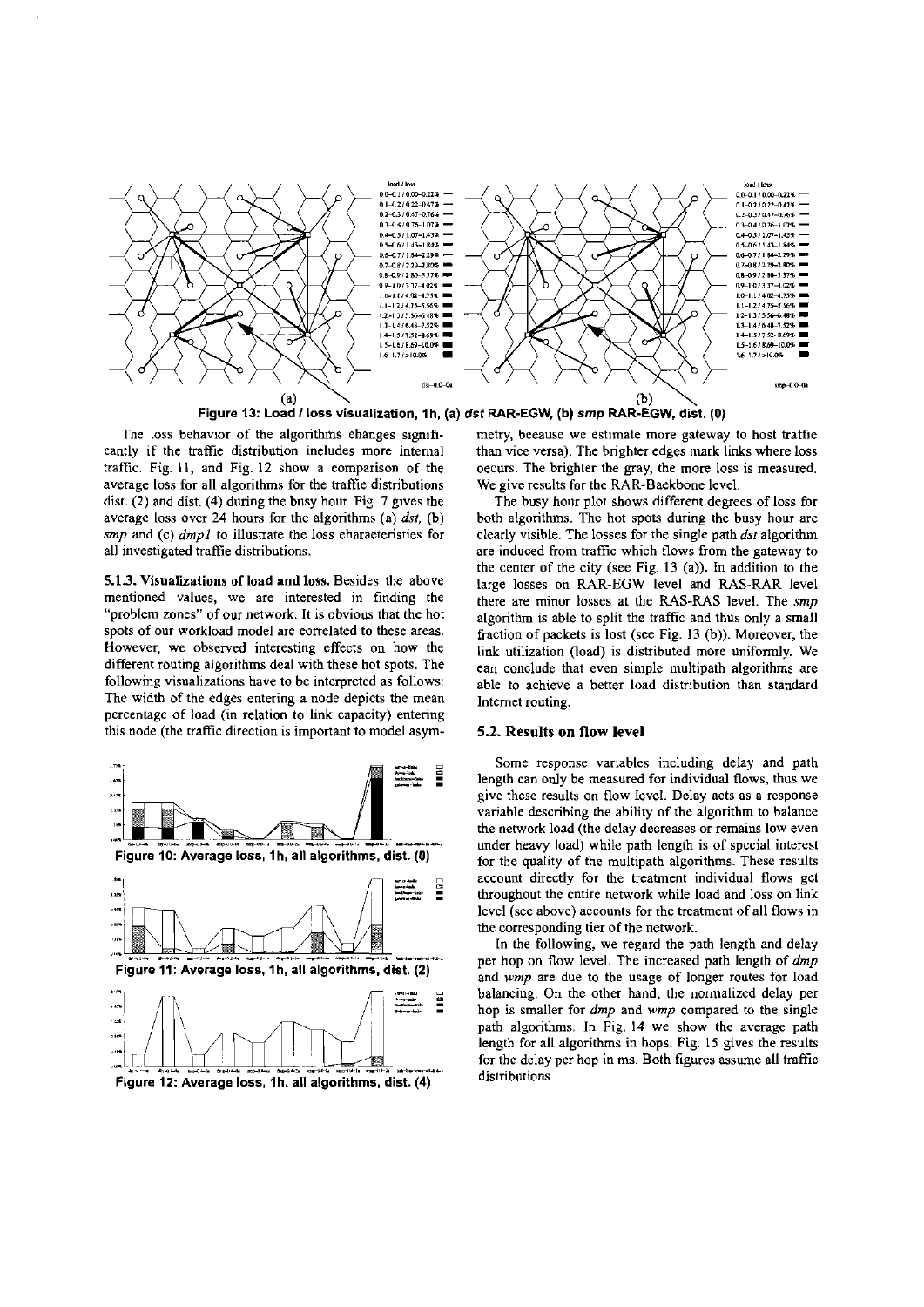#### 5.3. Results on packet level

The trace of the treatment of individual packets allows to give results on paeket level. We injeeted some measurement flows into the network, whieh were closely monitored. The flows were injected in botb direetions between measurement points to account for asymmetric behavior. From a total of eight measurement flows whieh were present in each mn of the expenment we only provide the most interesting insights. The individual measurement flows have been set up as constant bitrate over UDP, 128kBit/s each.

In the following, we present the comparison of some algorithms using selected measurement flows. We seleeted a traee from the gateway to a RAS located in the Center of the network (EGW-RAS53, see Fig. 2). We expect the results to be of interest, because during the busy hour this area of the network is under heavy load. The seeond trace seleeted starts from RAS 83 and is destined to RAS 43. This trace crosses the backbone (shortest path) or tries to find a way around if the backbone is under heavy load eonditions (for delay sensitive algorithms). We present these traces for **dsr, smp, dmp** and **wmp2.** 

The scatter-plots give the delays for individual paekets. If packets are dropped due to congestion, the time delay until their drop is counted. Note that the scale on the y-axis may vary and thus eannot easily be eompared between algorithms.

5.3.1. Delay of packets, EGW to RAS53. The figures Fig. 16 to Fig. 19 show a measurement flow from the edge gateway to the city eenter. All seatter-plots show an increasing delay for the time period between 8:00 and 18:OOh. The **dsr** algorithm shows some dramatic increases in delay if the path ehosen is congested. Please notice the different scale on the y-axis: The delay for the **dst** algorithm rises as high as 19ms while the **smp** algorithm constantly remains below 8ms. The **dmp** variant shows a good perfonnance most of the time, the maximum delay being around 8ms. However, there are some short penods where the algorithm fails and as a result dramatic losses



and an increasing delay up to around 20ms can be observed.

We provide the results for the **smp** algorithm to show the behavior for traffie disttibution (4). Fig. 19 elearly shows the smaller delay (reduced load) compared to Fig. 17 due to the shift from Edge Gateway traffic to localized traffic. The oscillating behavior of the **dmp** (and **wmp)**  algonthms will be investigated below. Periods of good delay / loss ratio are followed by periods where loss occurs and the achieved delay inereases significantly. With the current parametrization of the routing algorithms these variants do not provide a stable perfonnance.

5.3.2. Delay of packets, RAS83 to RAS43. The results for the measurement flow between RAS83 and RAS43 are very interesting. The single path algorithm *dst* "fails" if the backbone is under heavy load. The loss increases and the delay is **as** high as 21ms. The rise is relatively abnipt and the decline is smoother. This is due to the traffic load which is similarly shaped. The **smp** algorithm has only short periods of time where the increase in delay and loss is heightened (see Fig. 21). The increase in delay starts approximately 2 hours later in time and the decrease around 3 hours earlier in time as observed with the **dsi** 

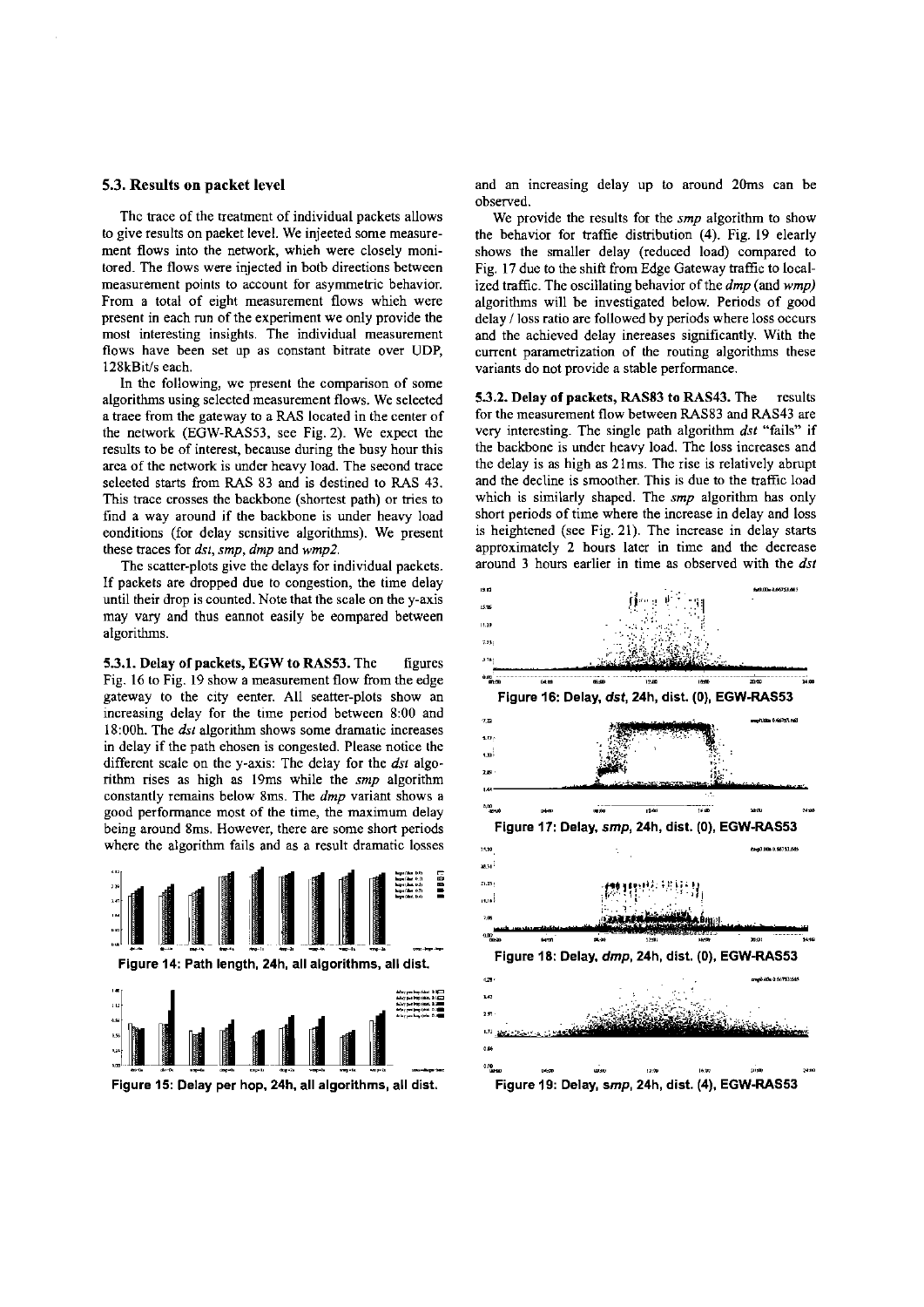|                                             | dst                | dly                | smp                | dmp                | dmp1               | dmp2                             | wmp                | wmpl               | wmp2               |
|---------------------------------------------|--------------------|--------------------|--------------------|--------------------|--------------------|----------------------------------|--------------------|--------------------|--------------------|
| <i>Application related</i>                  |                    |                    |                    |                    |                    |                                  |                    |                    |                    |
| Average E2E Delay<br>(standard deviation)   | 2.13ms<br>(0.0027) | 2.14ms<br>(0.0028) | 1.78ms<br>(0.0013) | 2.46ms<br>(0.0022) | 1.97ms<br>(0.0010) | $2.64$ <sub>ms</sub><br>(0.0026) | 2.48ms<br>(0.0026) | 1.94ms<br>(0.0010) | 3.09ms<br>(0.0030) |
| Loss                                        | 4 2 4 %            | 4.13%              | $1.96\%$           | 1.26%              | 0.12%              | 2.83%                            | 2.46%              | 0.13%              | 10.52%             |
| Routing related                             |                    |                    |                    |                    |                    |                                  |                    |                    |                    |
| Mean Path Length [hops]                     | 2.73               | 2.73               | 2.77               | 3.82               | 3.82               | 3.82                             | 3.66               | 3.66               | 3.71               |
| RAS-RAS Level Load, 24h<br>(variance)       | 4.65%<br>(3.90)    | 4.68%<br>(3.91)    | 5.12%<br>(2.30)    | 8.39%<br>(1.54)    | 8.49%<br>(1.53)    | 8.51%<br>(1.81)                  | 7.74<br>(1.46)     | 8.07%<br>(1.72)    | 7.27%<br>(1.45)    |
| RAS-RAR Level Load, 24h<br>$($ variance $)$ | 20.59%<br>(0.97)   | 20.60%<br>(0.98)   | 21.05%<br>(0.87)   | 20.45%<br>(0.65)   | 20.52%<br>(0.65)   | 20.62%<br>(0.69)                 | 20.43%<br>(0.63)   | 20.59%<br>(0.66)   | 18.99%<br>(0.51)   |

Table 2: Summary of results



algorithm (see Fig. 20). This shows the much better handling of congestion using multipath algorithms which are able to split the trafie.

The *dmp* and *wmp* algorithms do not perform as well as intended. We see the influenec of multiple paths with different visible steps in the delay. *Dmp* as depicted in Fig. 22 shows heavy oscillations. The increasc in delay and loss occurs later than for the *dsr* algorithm, although earlier than for the **smp** algorithm. The delay of the

busy hour for the *wmp2* algorithm. The oscillations are<br> **Eigure 20: Delay, dst, 24h, dist. (2), RAS83-RAS43**<br>
Figure 20: Delay, dst, 24h, dist. (2), RAS83-RAS43<br>
Loss, higher delay). The boundaries between these periods are determined by our rerouting interval of 6 minutes. To further illustrate the oscillating behavior obsewed for the dynamic multipath algorithms Ftg. 23 shows the busy hour for the *wmp2* algorithm. The oscillations are

### **5.4. Summary of Results**

Table 2 gives a summary of the overall results obtained for the 100% to/from Edge Gateway traffic distribution. The overall performance of the network can be judged using the application-related parameters of average loss and average end-to-end delay. The routing-related values inelude the mean path length whieh is of partieular interest for the multipath algorithms. Moreover, the load in eombination with the load vartation is given for different hierarchy levels. The smaller the variance, the more effective the load balaneing achieved.

#### **6. Conclusions**

We have discussed the influence of QoS routing algorithms within wireless metropolitan area nctworks with respect to load balancing. As a first step, we defined the rcquirements for use within the investigatcd environments and modeled a eorresponding topology.

We have ehosen a set of routing strategies to compare. Moreover, we gave a concise deseription of the experimental design. This included the definition of predietor variables as well as a brief description of the workload model employed. The models served as a basis for the second part of our investigation: the quest for efficient load balancing within wireless metropolitan area networks. The impact of the different algorithms as well as of various traffic distnbutions on the overall routing performance was traeed by means of simulation.